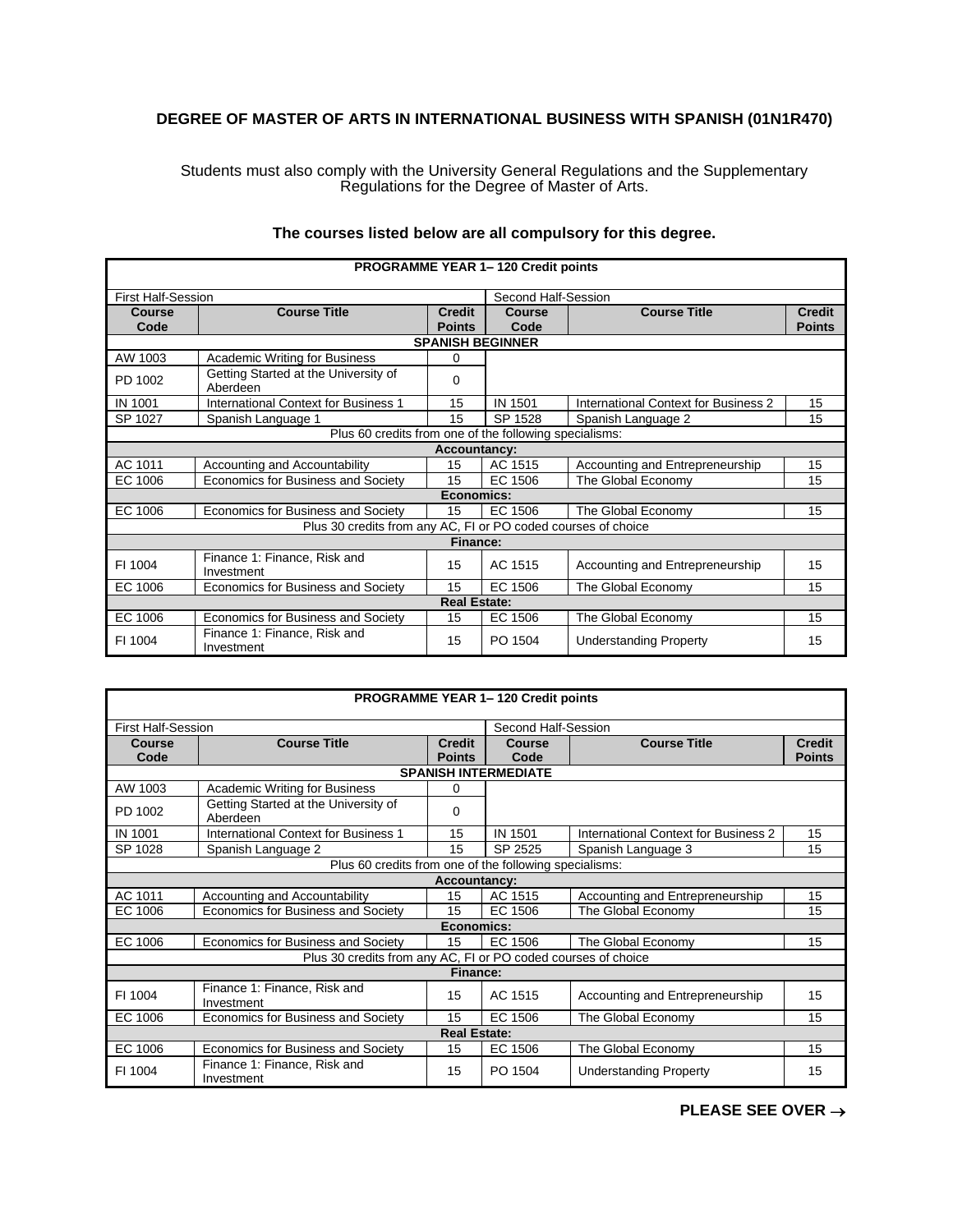| <b>PROGRAMME YEAR 1-120 Credit points</b> |                                                               |                                |                       |                                         |                                |  |  |
|-------------------------------------------|---------------------------------------------------------------|--------------------------------|-----------------------|-----------------------------------------|--------------------------------|--|--|
| <b>First Half-Session</b>                 |                                                               |                                | Second Half-Session   |                                         |                                |  |  |
| Course<br>Code                            | <b>Course Title</b>                                           | <b>Credit</b><br><b>Points</b> | <b>Course</b><br>Code | <b>Course Title</b>                     | <b>Credit</b><br><b>Points</b> |  |  |
|                                           | <b>SPANISH ADVANCED</b>                                       |                                |                       |                                         |                                |  |  |
| AW 1003                                   | <b>Academic Writing for Business</b>                          | 0                              |                       |                                         |                                |  |  |
| PD 1002                                   | Getting Started at the University of<br>Aberdeen              | 0                              |                       |                                         |                                |  |  |
| IN 1001                                   | International Context for Business 1                          | 15                             | <b>IN 1501</b>        | International Context for Business<br>2 | 15                             |  |  |
|                                           | Plus 15 credit points from courses of choice                  |                                | SP 2525               | Spanish Language 3                      | 15                             |  |  |
|                                           | Plus 60 credits from one of the following specialisms:        |                                |                       |                                         |                                |  |  |
|                                           |                                                               | <b>Accountancy:</b>            |                       |                                         |                                |  |  |
| AC 1011                                   | Accounting and Accountability                                 | 15                             | AC 1515               | Accounting and Entrepreneurship         | 15                             |  |  |
| EC 1006                                   | Economics for Business and Society                            | 15                             | EC 1506               | The Global Economy                      | 15                             |  |  |
|                                           |                                                               | Economics:                     |                       |                                         |                                |  |  |
| EC 1006                                   | Economics for Business and Society                            | 15                             | EC 1506               | The Global Economy                      | 15                             |  |  |
|                                           | Plus 30 credits from any AC, FI or PO coded courses of choice |                                |                       |                                         |                                |  |  |
|                                           |                                                               | <b>Finance:</b>                |                       |                                         |                                |  |  |
| FI 1004                                   | Finance 1: Finance, Risk and<br>Investment                    | 15                             | AC 1515               | Accounting and Entrepreneurship         | 15                             |  |  |
| EC 1006                                   | Economics for Business and Society                            | 15                             | EC 1506               | The Global Economy                      | 15                             |  |  |
|                                           | <b>Real Estate:</b>                                           |                                |                       |                                         |                                |  |  |
| EC 1006                                   | Economics for Business and Society                            | 15                             | EC 1506               | The Global Economy                      | 15                             |  |  |
| FI 1004                                   | Finance 1: Finance, Risk and<br>Investment                    | 15                             | PO 1504               | <b>Understanding Property</b>           | 15                             |  |  |
|                                           |                                                               |                                |                       |                                         |                                |  |  |

| <b>PROGRAMME YEAR 2 - 120 Credit points</b> |                                                        |                     |                                 |                                  |               |
|---------------------------------------------|--------------------------------------------------------|---------------------|---------------------------------|----------------------------------|---------------|
| <b>First Half-Session</b>                   |                                                        |                     | Second Half-Session             |                                  |               |
| <b>Course</b>                               | <b>Course Title</b>                                    | <b>Credit</b>       | <b>Course</b>                   | <b>Course Title</b>              | <b>Credit</b> |
| Code                                        |                                                        | <b>Points</b>       | Code                            |                                  | <b>Points</b> |
|                                             |                                                        |                     | <b>SPANISH BEGINNER</b>         |                                  |               |
| IN 2002                                     | Big Data in Operations and Supply<br>Chain Management  | 15                  | IN 2502                         | Big Data in Business and Finance | 15            |
| SP 2025                                     | Spanish Language 3                                     | 15                  | SP 2526                         | Spanish Language 4               | 15            |
|                                             | Plus 60 credits from one of the following specialisms: |                     |                                 |                                  |               |
|                                             |                                                        |                     | <b>Accountancy (see note4):</b> |                                  |               |
| AC 2031                                     | <b>Management Accountancy 2</b>                        | 15                  | AC 2530                         | Financial Accounting 2           | 15            |
| FI 2004                                     | Finance 2: Business Finance                            | 15                  | PO 2508                         | <b>Understanding Statistics</b>  | 15            |
|                                             |                                                        | Economics:          |                                 |                                  |               |
| EC 2003                                     | Intermediate Microeconomics                            | 30                  | EC 2503                         | Intermediate Macroeconomics      | 30            |
|                                             |                                                        | Finance:            |                                 |                                  |               |
| FI 2004                                     | Finance 2: Business Finance                            | 15                  | FI 2501                         | Financial Markets and Regulation | 15            |
|                                             | Plus 15 credit points from courses of choice           |                     |                                 | <b>Understanding Statistics</b>  | 15            |
|                                             |                                                        | <b>Real Estate:</b> |                                 |                                  |               |
| PO 2009                                     | Land and Property Economics                            | 15                  | PO 2509                         | Principles of Property Valuation | 15            |
| PO 2010                                     | Land and Property Law                                  | 15                  | PO 2508                         | <b>Understanding Statistics</b>  | 15            |

## **PLEASE SEE OVER** →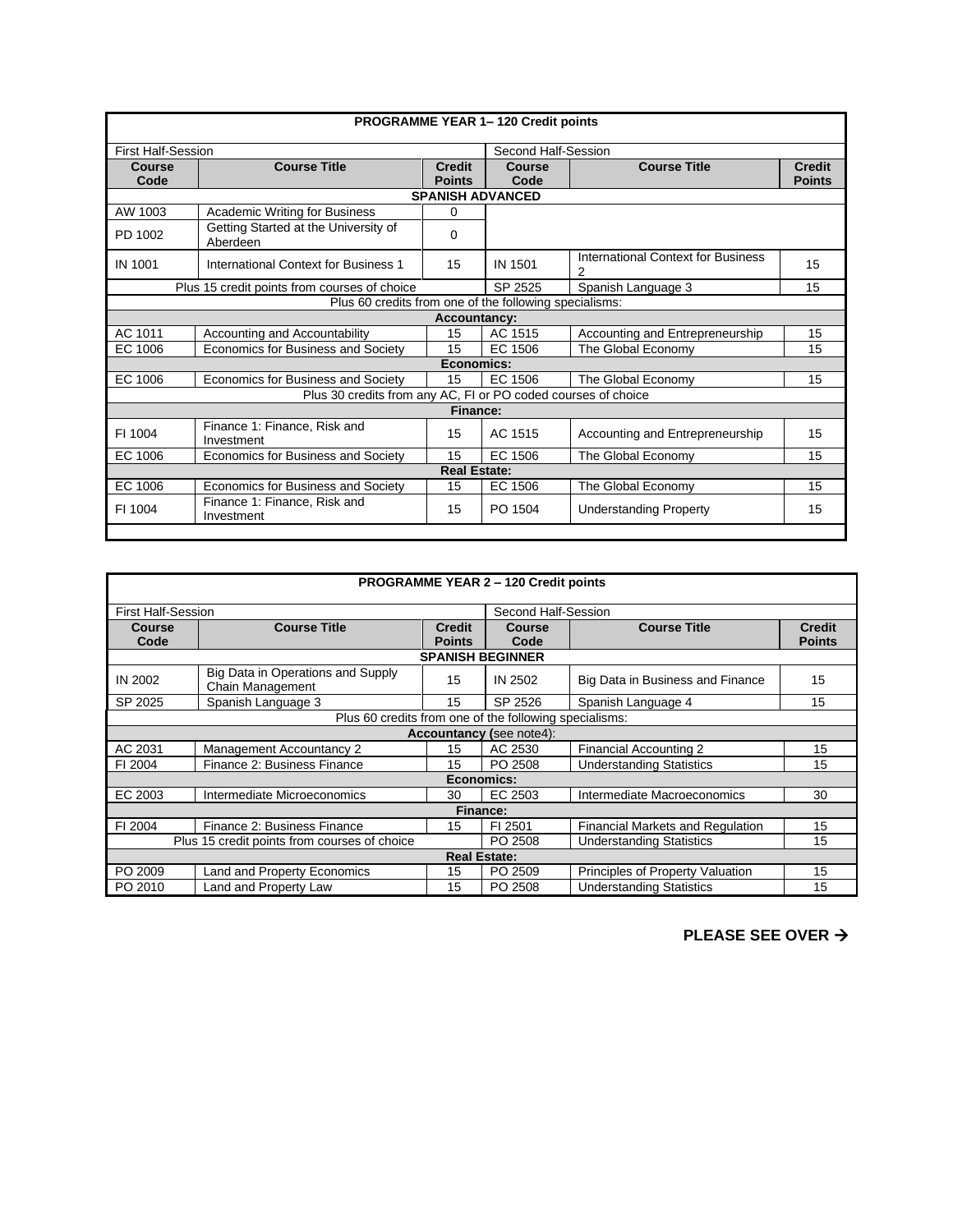| <b>PROGRAMME YEAR 2 - 120 Credit points</b> |                                                                                            |                                |                                      |                                         |                                |  |
|---------------------------------------------|--------------------------------------------------------------------------------------------|--------------------------------|--------------------------------------|-----------------------------------------|--------------------------------|--|
|                                             |                                                                                            |                                |                                      |                                         |                                |  |
| <b>First Half-Session</b>                   |                                                                                            |                                | Second Half-Session                  |                                         |                                |  |
| <b>Course</b><br>Code                       | <b>Course Title</b>                                                                        | <b>Credit</b><br><b>Points</b> | Course<br>Code                       | <b>Course Title</b>                     | <b>Credit</b><br><b>Points</b> |  |
|                                             |                                                                                            |                                | <b>SPANISH INTERMEDIATE/ADVANCED</b> |                                         |                                |  |
| <b>IN 2002</b>                              | Big Data in Operations and Supply<br>Chain Management                                      | 15                             | IN 2502                              | Big Data in Business and Finance        | 15                             |  |
| SP 2026                                     | Spanish Language 4                                                                         | 15                             | SP 2531                              | Spanish Language 5                      | 15                             |  |
|                                             | Plus 60 credits from one of the following specialisms:                                     |                                |                                      |                                         |                                |  |
| <b>Accountancy (see note 4):</b>            |                                                                                            |                                |                                      |                                         |                                |  |
| AC 2031                                     | <b>Management Accountancy 2</b>                                                            | 15                             | AC 2530                              | <b>Financial Accounting 2</b>           | 15                             |  |
| FI 2004                                     | Finance 2: Business Finance                                                                | 15                             | PO 2508                              | <b>Understanding Statistics</b>         | 15                             |  |
|                                             | Economics:                                                                                 |                                |                                      |                                         |                                |  |
| EC 2003                                     | Intermediate Microeconomics                                                                | 30                             | EC 2503                              | Intermediate Macroeconomics             | 30                             |  |
|                                             | Finance:                                                                                   |                                |                                      |                                         |                                |  |
| FI 2004                                     | Finance 2: Business Finance                                                                | 15                             | FI 2501                              | <b>Financial Markets and Regulation</b> | 15                             |  |
|                                             | PO 2508<br><b>Understanding Statistics</b><br>Plus 15 credit points from courses of choice |                                |                                      |                                         | 15                             |  |
|                                             |                                                                                            | <b>Real Estate:</b>            |                                      |                                         |                                |  |
| PO 2009                                     | Land and Property Economics                                                                | 15                             | PO 2509                              | Principles of Property Valuation        | 15                             |  |
| PO 2010                                     | Land and Property Law                                                                      | 15                             | PO 2508                              | <b>Understanding Statistics</b>         | 15                             |  |

| <b>PROGRAMME YEAR 3 - 120 Credit points</b>                     |                                                                              |                                |                         |                                    |                                |  |  |
|-----------------------------------------------------------------|------------------------------------------------------------------------------|--------------------------------|-------------------------|------------------------------------|--------------------------------|--|--|
|                                                                 | Second Half-Session<br><b>First Half-Session</b>                             |                                |                         |                                    |                                |  |  |
| Course<br>Code                                                  | <b>Course Title</b>                                                          | <b>Credit</b><br><b>Points</b> | <b>Course</b><br>Code   | <b>Course Title</b>                | <b>Credit</b><br><b>Points</b> |  |  |
| <b>IN 3001</b>                                                  | Being an International Manager I                                             | 15                             | IN 3501                 | Being an International Manager II  | 15                             |  |  |
|                                                                 | Plus 30 credits from level 3 Spanish Language courses                        |                                |                         |                                    |                                |  |  |
|                                                                 | Plus 60 level 3 credits from one of the following specialisms:               |                                |                         |                                    |                                |  |  |
|                                                                 |                                                                              | Accountancy:                   |                         |                                    |                                |  |  |
| AC 3049                                                         | Financial Accounting 3                                                       | 15                             | AC 3560                 | <b>Audit Practice</b>              | 15                             |  |  |
| AC 3054                                                         | Management Accounting 3                                                      | 15                             | AC 3561                 | Taxation                           | 15                             |  |  |
|                                                                 | Economics:                                                                   |                                |                         |                                    |                                |  |  |
|                                                                 | 30 credits from EC courses of choice<br>30 credits from EC courses of choice |                                |                         |                                    |                                |  |  |
|                                                                 |                                                                              | <b>Finance:</b>                |                         |                                    |                                |  |  |
| FI 3004                                                         | Finance 3: Corporate Finance                                                 | 30                             | FI 3503<br>(see note 5) | International Financial Management | 30                             |  |  |
| <b>Real Estate:</b>                                             |                                                                              |                                |                         |                                    |                                |  |  |
| PO 3006                                                         | <b>Applied Valuation</b>                                                     | 30                             | PO 3504                 | <b>International Real Estate</b>   | 30                             |  |  |
|                                                                 |                                                                              |                                |                         |                                    |                                |  |  |
| 60 level 3 credits from AC, EC, FI, MS and PO courses of choice |                                                                              |                                |                         |                                    |                                |  |  |

**PLEASE SEE OVER** →